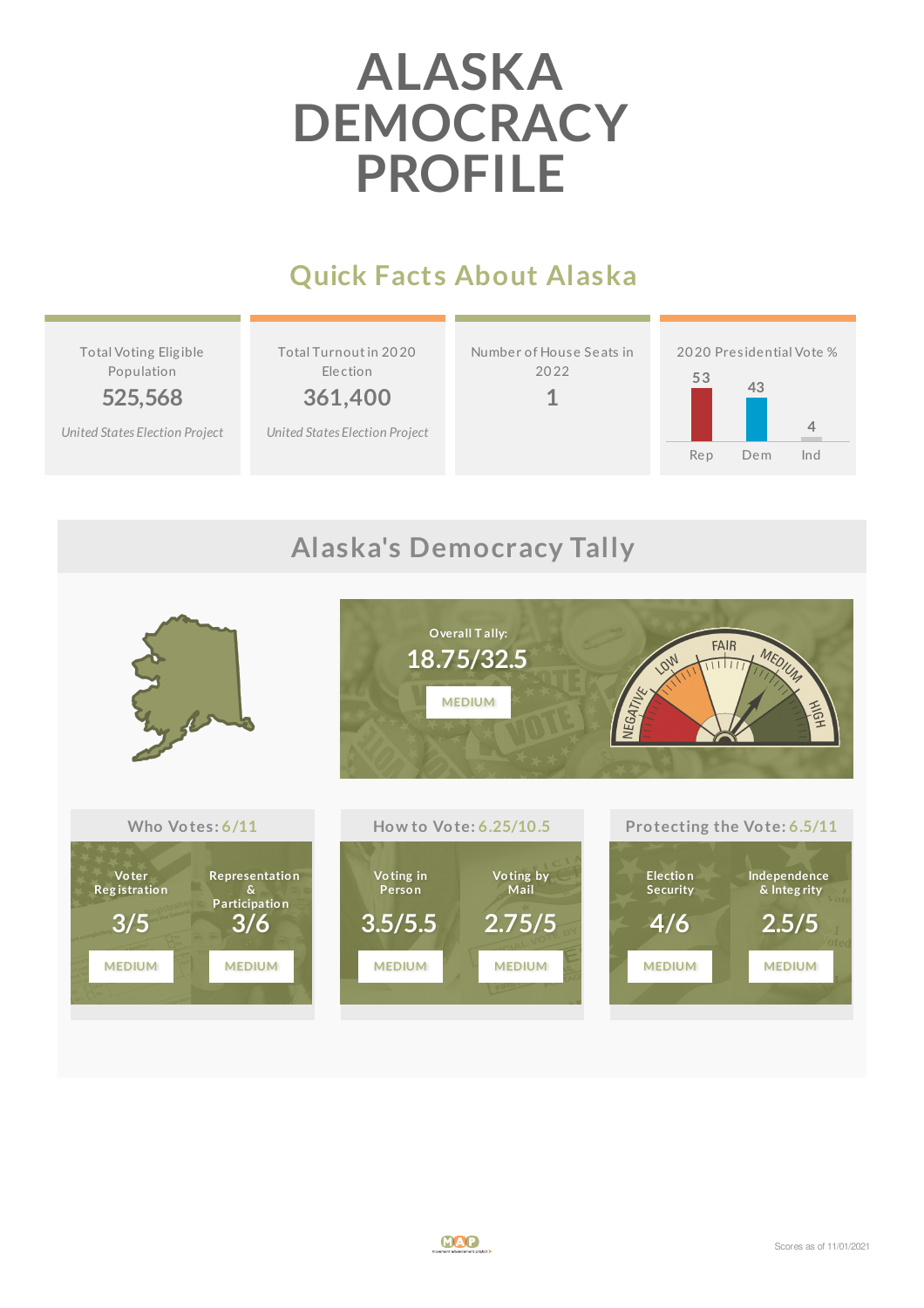#### **Alaska's Democracy and Election Laws and Policies**

Click on each is sue for more information and to see where the s tate fits into the national landscape.





**KEY Indicates state law or policy Indicates local laws or policies and/or partial law** 

Indicates no law or policy **Enumeration not applicable** 

## **Who Votes**

| <b>Voter Registration</b>                                                | <b>Score</b> |        |
|--------------------------------------------------------------------------|--------------|--------|
|                                                                          | Law Exists?  | Tally  |
| Automatic Voter Registration                                             |              | 1/1    |
| <b>Online Voter Registration</b>                                         |              | 1/1    |
| <b>Registration Deadlines</b>                                            |              | 0/1    |
| Membership in Electronic Registration Information Center (ERIC)          |              | 1/1    |
| <b>Negative Law:</b><br><b>Restrictions on Voter Registration Drives</b> |              | $0/-1$ |
| Voter Preregistration                                                    |              | 0/1    |
| <b>Voter Registration Total</b>                                          | 3/5          |        |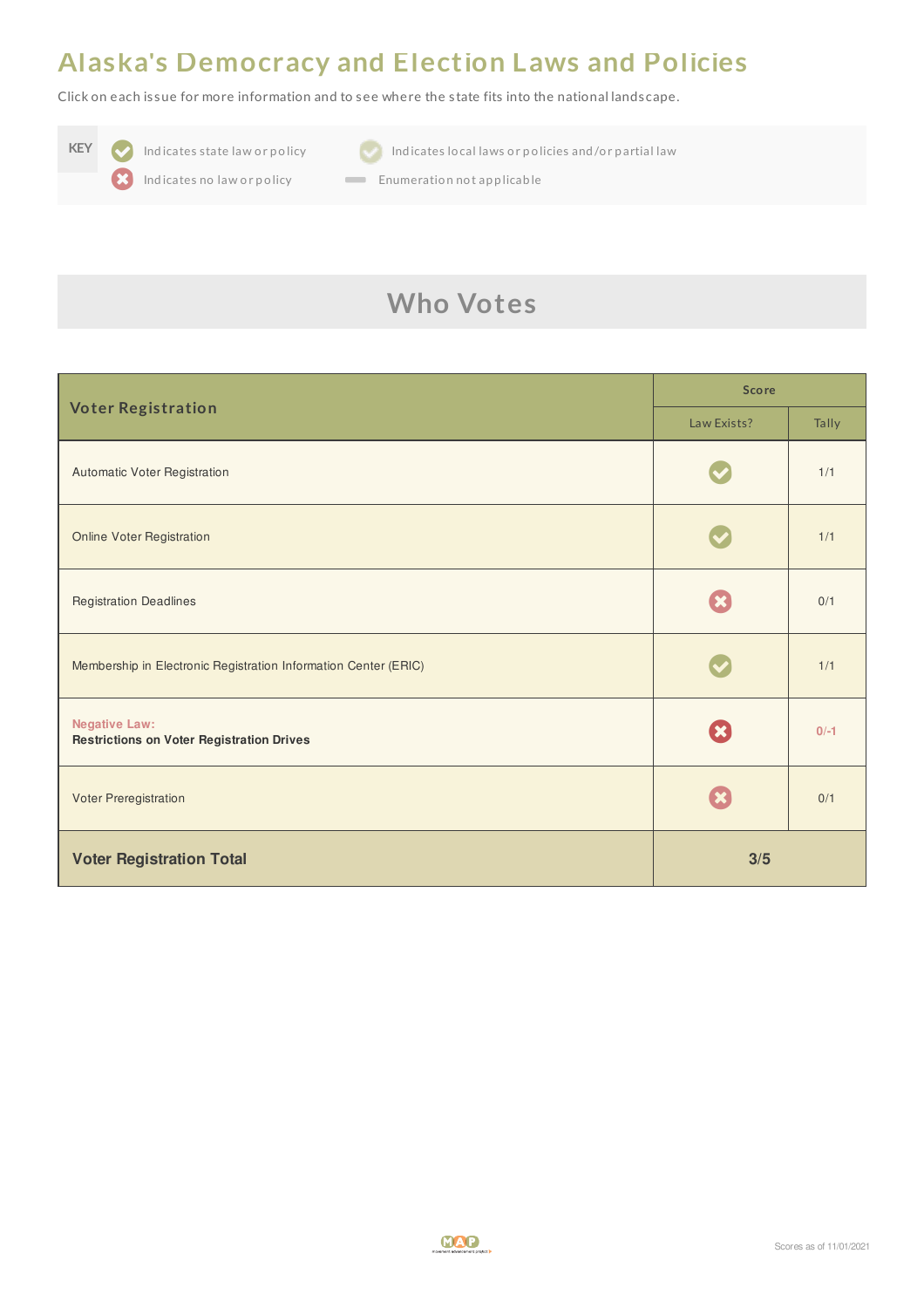| <b>Representation &amp; Participation</b>       | <b>Score</b> |       |
|-------------------------------------------------|--------------|-------|
|                                                 | Law Exists?  | Tally |
| National Popular Vote Compact States            |              | 0/1   |
| <b>Native American Voting Protections</b>       |              | 0/1   |
| Partisanship of State Primary Election Systems  |              | 1/1   |
| <b>Voter Registration Rates</b>                 |              | 1/1   |
| Voter Turnout Percentage                        |              | 0.5/1 |
| Voting Rights for Formerly Incarcerated People  |              | 0.5/1 |
| <b>Representation &amp; Participation Total</b> | 3/6          |       |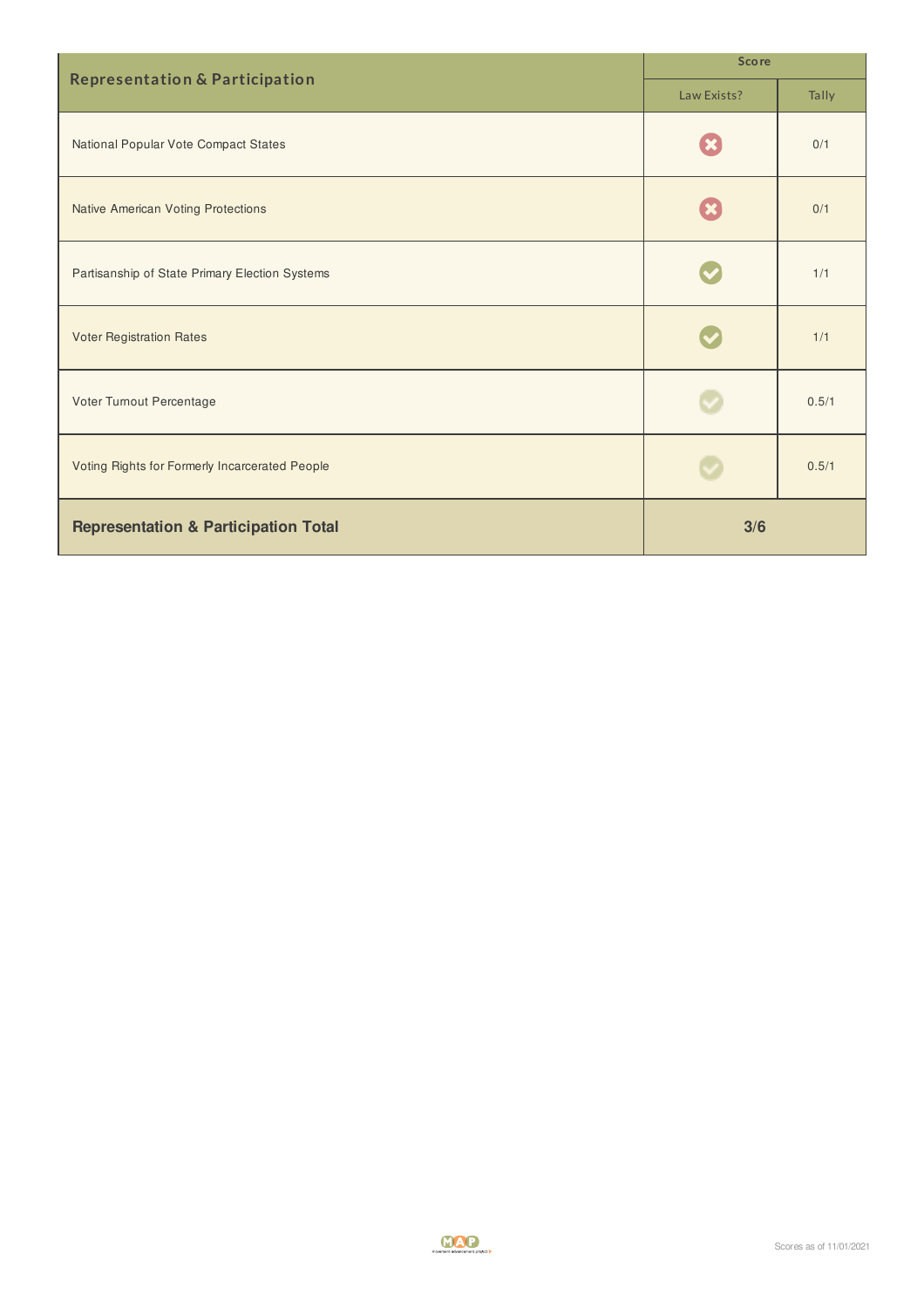### **How to Vote**

| <b>Voting in Person</b>                                         | <b>Score</b> |         |
|-----------------------------------------------------------------|--------------|---------|
|                                                                 | Law Exists?  | Tally   |
| <b>Curbside Voting for Voters with Disabilities</b>             |              | 0.5/0.5 |
| Election Day Holidays and Paid Time Off to Vote                 |              | 0.5/1   |
| <b>Adequate Early Voting Period</b>                             |              | 1/1     |
| <b>Negative Law:</b><br><b>Voting Wait Time and Line Length</b> | $\mathbf x$  | $0/-1$  |
| Provisional Ballot Availability & Counting Procedures           |              | 0.5/1   |
| Availability of Vote Centers (county wide polling places)       |              | 0/1     |
| Voter Identification Requirements for In-Person Voting          |              | 1/1     |
| <b>Voting in Person Total</b>                                   | 3.5/5.5      |         |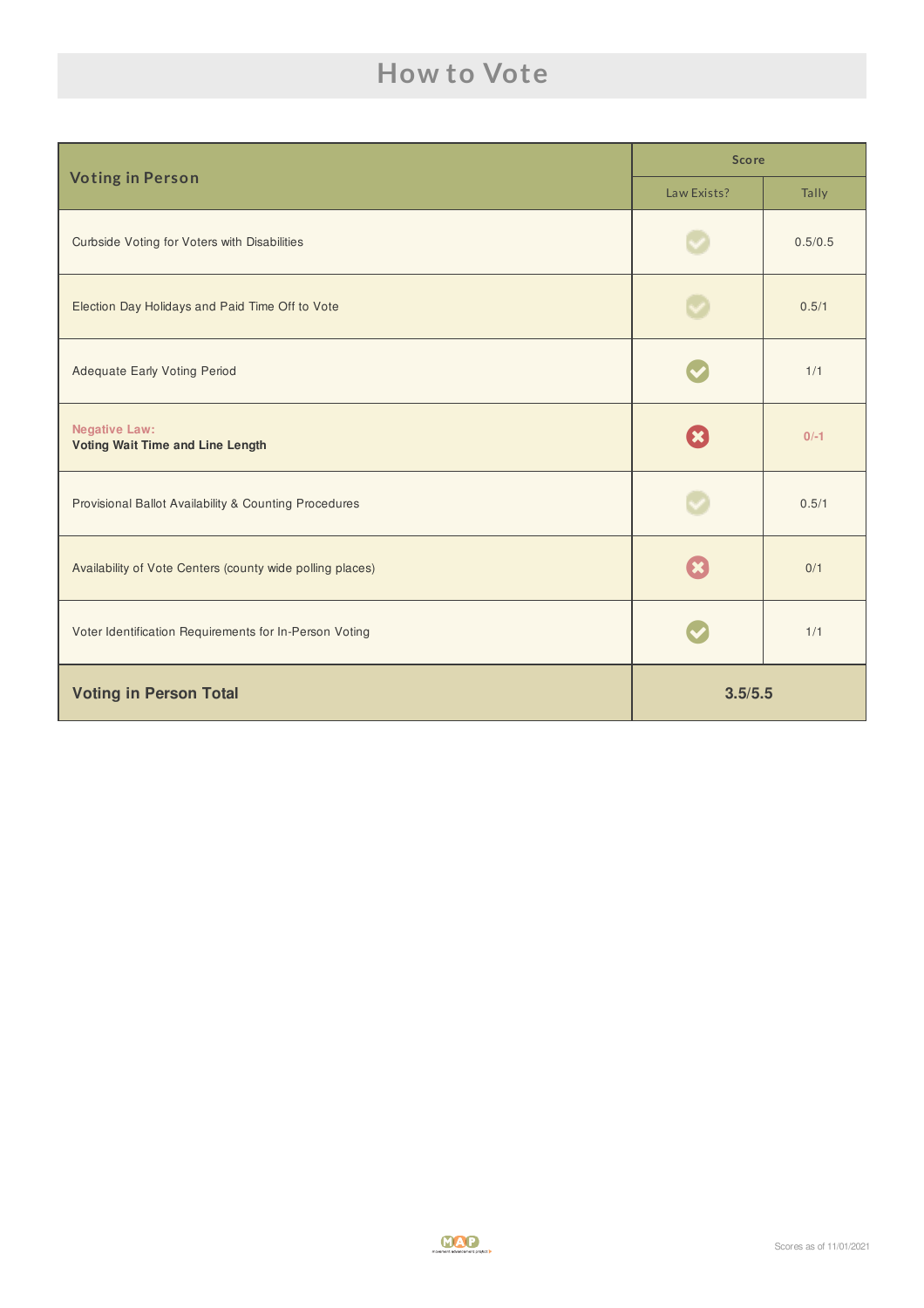| <b>Voting by Mail</b>                                                        | <b>Score</b>        |             |  |
|------------------------------------------------------------------------------|---------------------|-------------|--|
|                                                                              | Law Exists?         | Tally       |  |
| Availability of No-Excuse Absentee Voting                                    |                     | 1/1         |  |
| <b>All-Mail Voting States</b>                                                |                     | 0/1         |  |
| <b>Negative Law:</b><br><b>Added Requirements to Return Absentee Ballots</b> | <b>NEGATIVE LAW</b> | $-0.5/-0.5$ |  |
| <b>Negative Law:</b><br><b>Third Party Ballot Collection Policies</b>        |                     | $0/-0.5$    |  |
| <b>Ballot Drop Box Policies &amp; Availability</b>                           |                     | 0.5/0.5     |  |
| <b>Mail Ballot Receipt Deadlines</b>                                         |                     | 0.5/0.5     |  |
| <b>Prepaid Ballot Postage</b>                                                |                     | 0/0.5       |  |
| <b>Online Absentee Ballot Application Availability</b>                       |                     | 1/1         |  |
| Permanent Absentee Voter List Availability                                   |                     | 0.25/0.5    |  |
| <b>Voting by Mail Total</b>                                                  | 2.75/5              |             |  |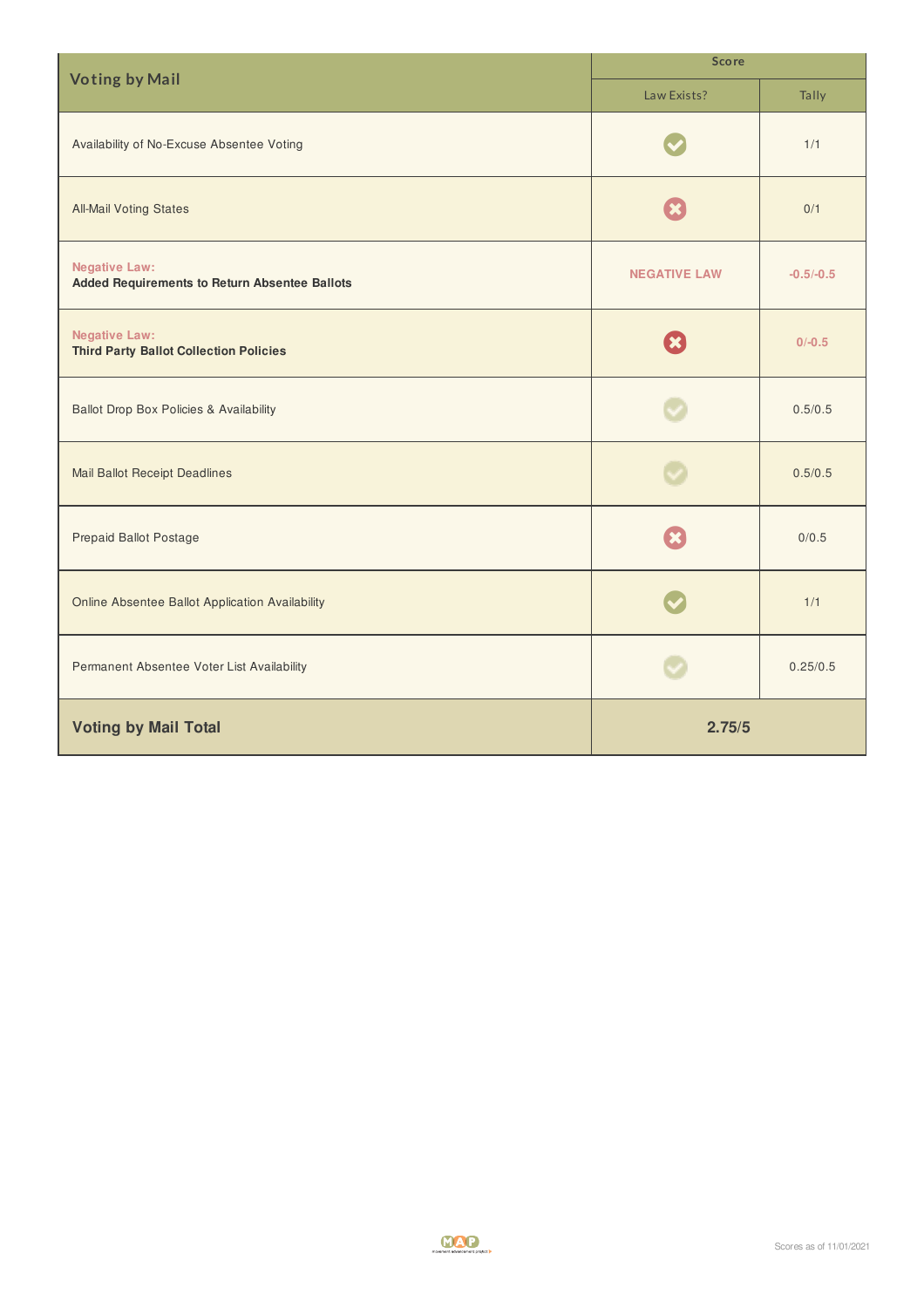## **Protecting the Vote**

| <b>Election Security</b>                                                       | <b>Score</b> |       |
|--------------------------------------------------------------------------------|--------------|-------|
|                                                                                | Law Exists?  | Tally |
| Ballot & Signature Cure Availability (Opportunity for Voter to Correct Errors) |              | 0/1   |
| <b>Ballot Tracking for Mail Voting</b>                                         |              | 1/1   |
| Absentee/Mail Ballot Verification                                              |              | 1/1   |
| Security of Voting Machines (Hand Marked Paper Ballots)                        |              | 1/1   |
| Post-Election Audits Required                                                  |              | 1/1   |
| <b>Risk-Limiting Audits</b>                                                    |              | 0/1   |
| <b>Election Security Total</b>                                                 | 4/6          |       |